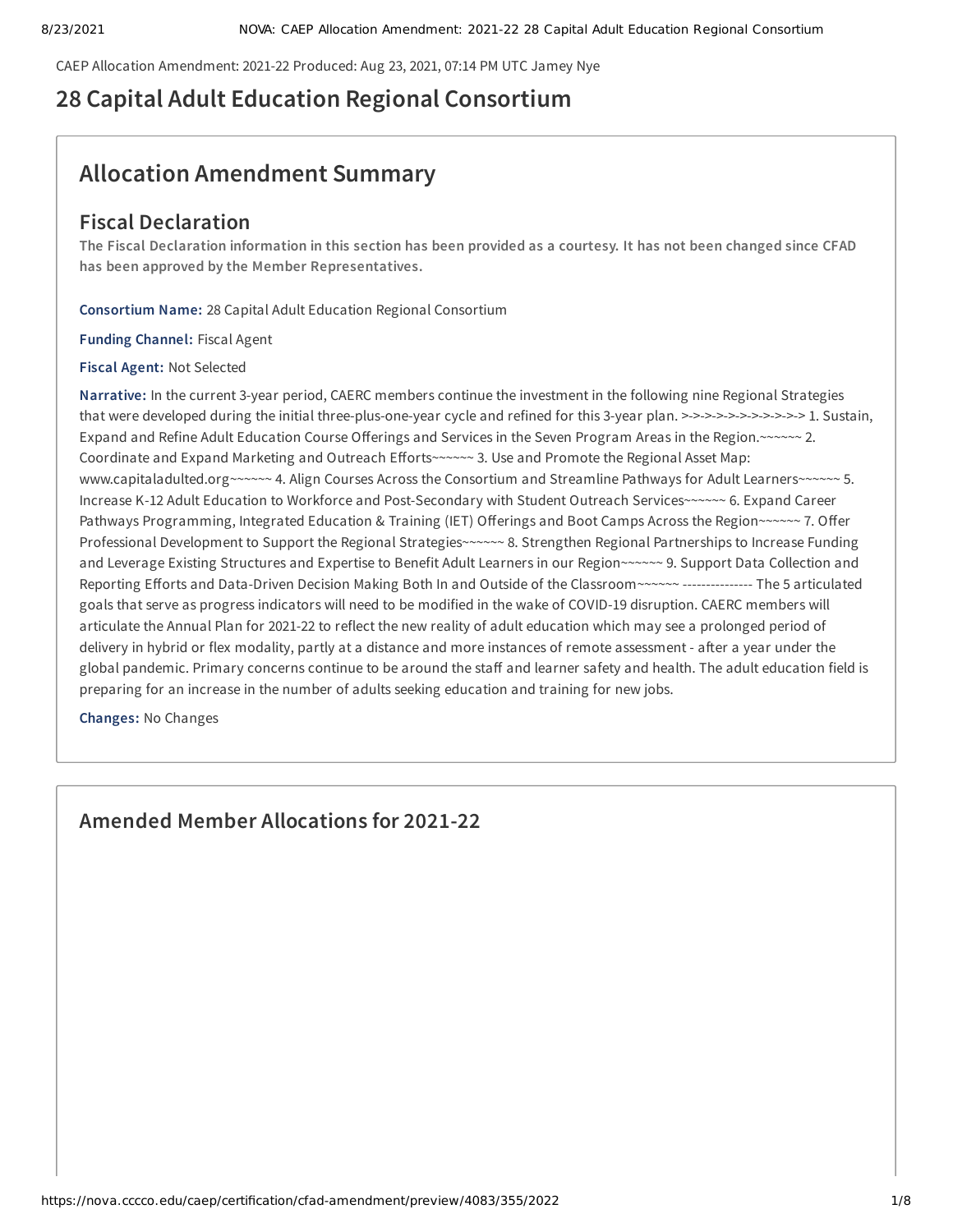| <b>Member Agency</b>               | <b>Amended Allocation</b> | <b>Adjustment Made</b> |
|------------------------------------|---------------------------|------------------------|
| <b>Amador County Unified</b>       | \$705,907                 |                        |
| <b>Center Joint Unified</b>        | \$256,704                 | \$6,797                |
| <b>Davis Joint Unified</b>         | \$383,365                 |                        |
| El Dorado Co. Office of Education  | \$239,217                 | \$6,020                |
| <b>Elk Grove Unified</b>           | \$2,134,827               | \$35,046               |
| Folsom-Cordova Unified             | \$736,256                 | \$19,324               |
| <b>Galt Joint Union High</b>       | \$395,189                 | \$14,858               |
| <b>Los Rios CCD</b>                | \$0                       |                        |
| <b>Natomas Unified</b>             | \$337,536                 | \$12,411               |
| <b>Sacramento City Unified</b>     | \$1,322,158               | \$71,253               |
| Sacramento Co. Office of Education | \$727,958                 | $-5253,805$            |
| <b>San Juan Unified</b>            | \$1,768,443               | \$44,639               |
| <b>Twin Rivers Unified</b>         | \$3,054,179               | \$43,457               |
| <b>Washington Unified</b>          | \$410,502                 |                        |
| <b>Total Allocated to Members</b>  | \$12,472,241              |                        |
| <b>Total CAEP Funds</b>            | \$12,472,241              |                        |
| Total Remaining (Must be \$0)      | \$0                       |                        |

# **Member Agencies**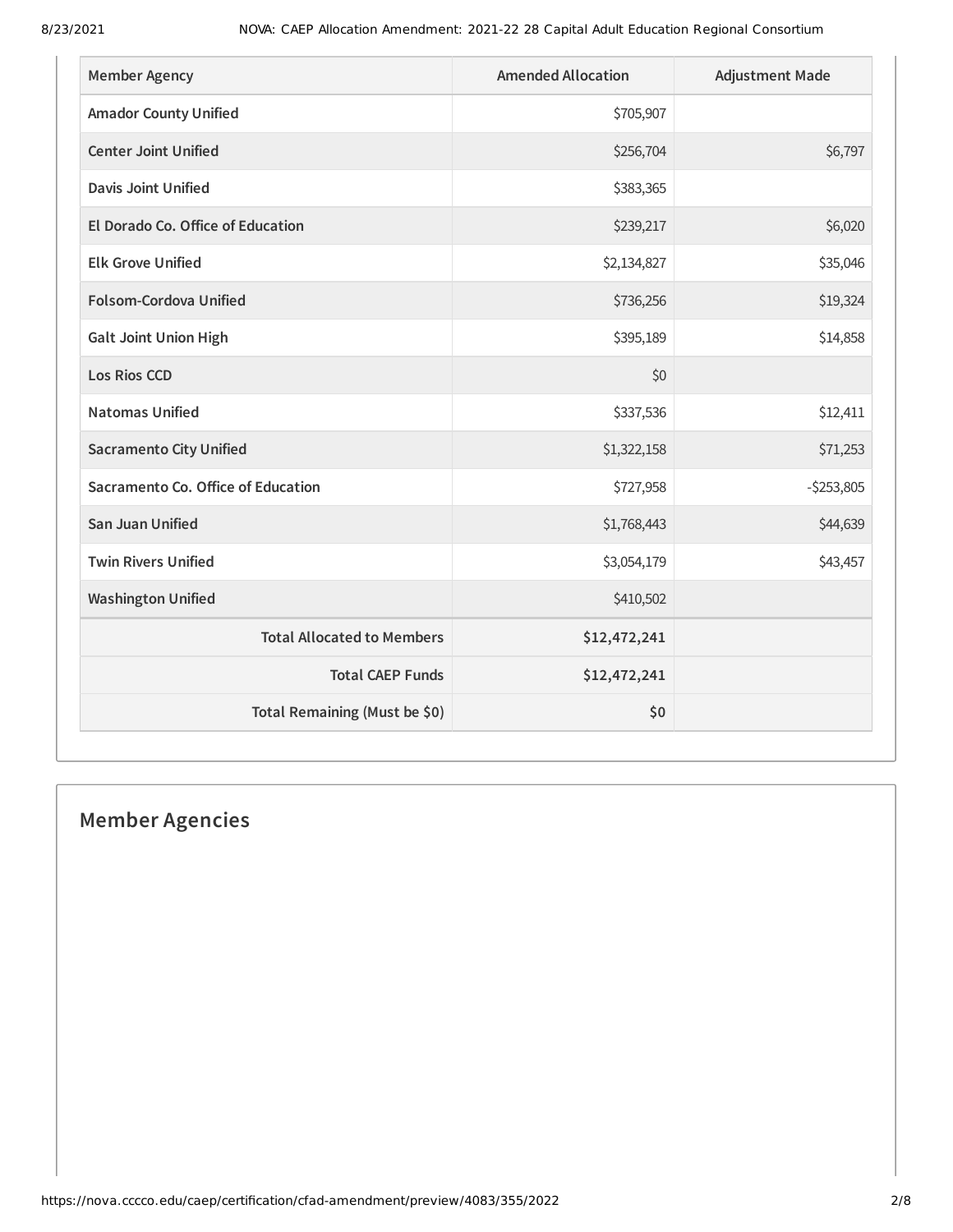| <b>Member Agency</b>                  | <b>Member Type</b>               | Contact               | Phone                      |
|---------------------------------------|----------------------------------|-----------------------|----------------------------|
| <b>Amador County Unified</b>          | Unified School District          | Kelly Hunkins         | (209) 257-5154             |
| <b>Center Joint Unified</b>           | Unified School District          | David French          | $(916)$ 338-6440           |
| <b>Davis Joint Unified</b>            | Unified School District          | <b>Grace Sauser</b>   | (530) 757-5380             |
| El Dorado Co. Office of<br>Education  | County Office of Education (COE) | Michael Gillespie     |                            |
| <b>Elk Grove Unified</b>              | Unified School District          | Jane Ross             |                            |
| Folsom-Cordova Unified                | Unified School District          | Rhonda Balmain        | (916) 294-9106 ext: 840151 |
| <b>Galt Joint Union High</b>          | High School District             | Lisa Pettis           | (209) 745-3081             |
| <b>Natomas Unified</b>                | Unified School District          | David Rodriguez       | $(916)$ 926-8833           |
| <b>Sacramento City Unified</b>        | Unified School District          | Dr. Sue Lytle Gilmore | (916) 395-5788             |
| Sacramento Co. Office of<br>Education | County Office of Education (COE) | Renee Collins         |                            |
| San Juan Unified                      | Unified School District          | <b>Brett Wolfe</b>    | (916) 971-7163             |
| <b>Twin Rivers Unified</b>            | <b>Unified School District</b>   | Tanya Praest          | (916) 566-2785 ext: 25141  |
| <b>Washington Unified</b>             | Unified School District          | Stephanie Groat       | (916) 375-7600 ext: 1048   |
| Los Rios CCD                          | <b>District</b>                  | Dr. Jamey Nye         | $(916) 568 - 3031$         |

# **Certification & Assurances**

By clicking "Approve" on the approval cards below, you are certifying the CFAD as well as confirming that you and ALL consortium members agree to the Assurances listed below.

# **Assurances**

 $\bullet$ 

# **Membership & Decision-Making**

- I certify that any community college district, school district, or county office of education, or any joint powers authority consisting of community college districts, school districts, county offices of education, or a combination of these, located within the boundaries of the adult education region shall be permitted to join the consortium as a member (EC 84905 (a) (b). (See Membership Box above).
- I certify that only members as described above (and in EC 84905) are allowed to join my consortium as members and participate in decision making and approvals whether in a public meeting, or via the NOVA planning, budgeting & expense reporting system.
- I certify that as a condition of joining a consortium, as a member, I shall commit to reporting any funds (as described in EC 84916) available to that member for the purposes of education and workforce services for adults and the uses of those funds through the annual Program Area exercise in NOVA for reporting leveraged funds, and instructional hours.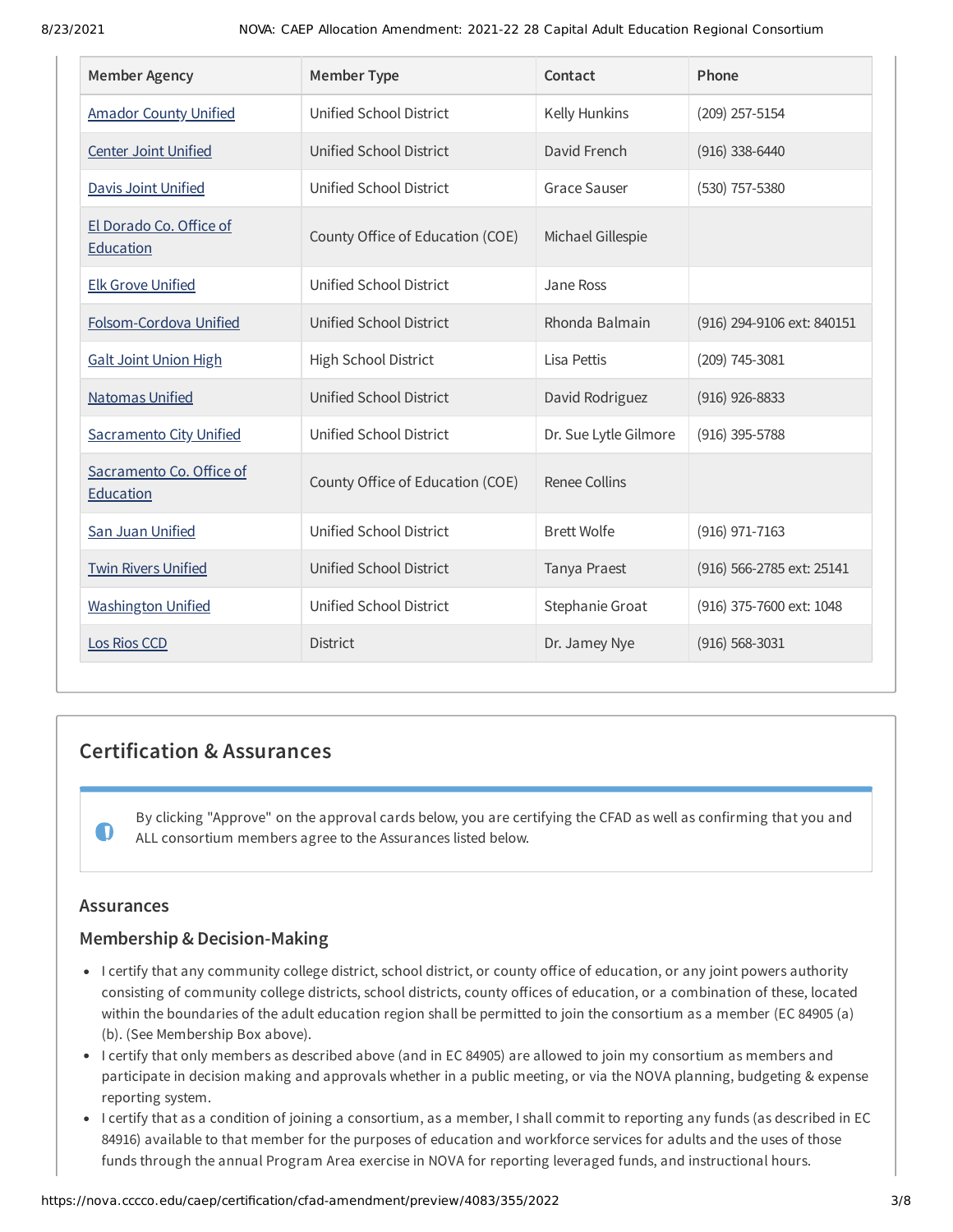#### 8/23/2021 NOVA: CAEP Allocation Amendment: 2021-22 28 Capital Adult Education Regional Consortium

- I certify that as a member of the consortium my district shall be represented only by an official designated by the governing board of the member (EC 84905 (c)).
- I certify that as a member of the consortium, I shall participate in any decision made by the consortium (EC 84905 (d)(1) (A)).
- I certify that all decision made by the consortium and its members is final (EC 84905 (d)(1)(F)).
- I certify that I will adhere to the consortium rules and procedures and, as agreed upon by the consortium members, to any additional by-laws, charters, etc.

# **Public Meetings**

- I certify that a proposed decision is considered at an open, properly noticed public meeting of the consortium at which members of the public may comment (EC 84905  $(d)(1)(B)$ ).
- I certify that the consortium has provided the public with adequate notice of a proposed decision and considered any comments submitted by members of the public, and any comments submitted by members of the public have been distributed publicly (EC 84905  $(d)(1)(C)$ ).
- I certify that the consortium has requested comments regarding a proposed decision from other entities located in the adult education region that provide education and workforce services for adults (EC 84905 (d)(1)(D)(i)).
- I certify that the consortium has requested comments regarding a proposed decision from other entities located in the adult education region that provide education and workforce services for adults (EC 84905 (d)(1)(D)(i)).
- I certify that the consortium has considered input provided by pupils, teachers employed by local educational agencies, community college faculty, principals, administrators, classified staff, and the local bargaining units of the school districts and community college districts before it makes a decision (EC 84905  $(d)(1)(E)$ ).
- I certify that in addition to the meeting requirements listed in EC 84905, and as agreed upon by the consortium members, that I will follow the public meeting requirements listed in the Ralph M. Brown Act as the Brown Act applies to the governing body of any "local body created by state or federal statute." (Ed. Code, section 54952.)

# **Reporting Requirements**

- I certify that I will participate in completing and updating any consortium long range and/or short range planning efforts and/or budget work plans (EC 84906, 84914(a)).
- I certify that all CAEP expenses have been expended in the CAEP seven program areas, and services provided are consistent with the 3-year plan, the annual plan, and my district's work plan & budget as submitted in NOVA (EC 84913 (1-7), 84906, 8914(a)).
- I certify that my expenditures of CAEP funds match the objectives/activities included in the annual plan and the member work plan (EC 84906, 84914(a)).
- I certify that my expenditures of CAEP funds adhere to the allowable uses of funds as identified in the CAEP Fiscal Management Guide.
- I certify that I will report student level enrollment data and outcomes as prescribed by the State CAEP Office (EC 84920).
- I certify that I will share financial expenditure and progress reports with the members of my regional consortium.
- I certify that I understand that as a member if I do not meet any of these items I have certified, I will be deemed an ineffective member which may result in a loss or reduction of CAEP funding (EC 84914(b)).
- I certify that all CAEP expenses have been expended only for the education of persons 18 years of age or older (EC 84901(a)).

# **Los Rios CCD - Member Representative**

**Jamey Nye** [NyeJ@losrios.edu](mailto:NyeJ@losrios.edu) (916) 568-3031

Approved by Dr. Jamey Nye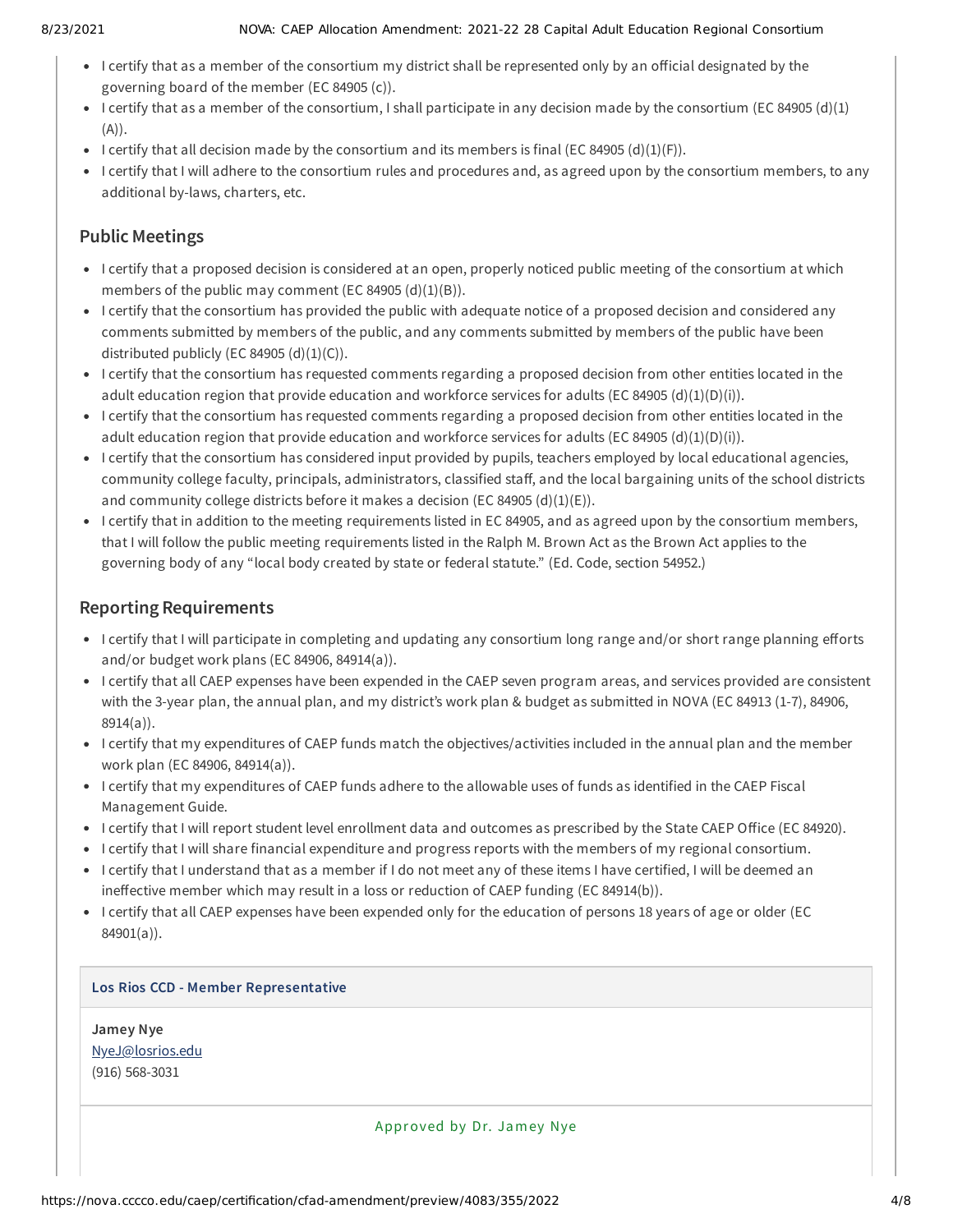# **08/23/2021 12:14 PM PDT**

#### **Sacramento Co. Office of Education - Member Representative**

# **Renee Collins** Director of Adult Education [rcollins@scoe.net](mailto:rcollins@scoe.net)

#### Approved by Renee Collins

# **08/13/2021 08:28 AM PDT**

#### **Elk Grove Unified - Member Representative**

**Jane Ross**

[jeross@egusd.net](mailto:jeross@egusd.net)

# Approved by Jane Ross

## **08/17/2021 02:56 PM PDT**

## **Folsom-Cordova Unified - Member Representative**

**Rhonda Balmain** Principal [rbalmain@fcusd.org](mailto:rbalmain@fcusd.org) (916) 294-9106 ext: 840151

#### Approved by Rhonda Balmain

**08/13/2021 09:50 AM PDT**

# **Galt Joint Union High - Member Representative**

**Lisa Pettis** [lpettis@ghsd.k12.ca.us](mailto:lpettis@ghsd.k12.ca.us) (209) 745-3081

**Robert Lemmon** [rlemmon@ghsd.k12.ca.us](mailto:rlemmon@ghsd.k12.ca.us)

# Approved by Robert Lemmon

**08/13/2021 11:29 AM PDT**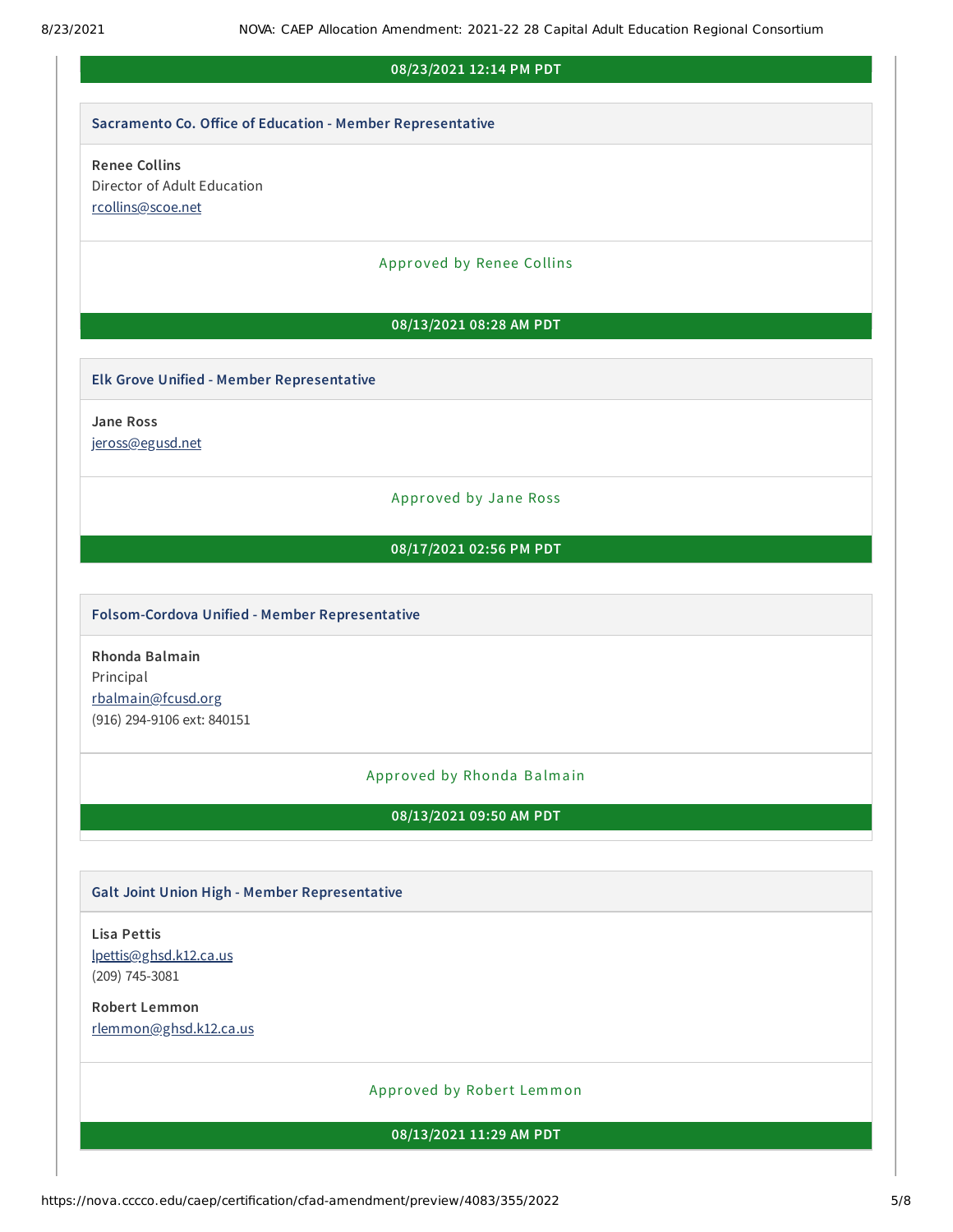#### **Sacramento City Unified - Member Representative**

**Sue Lytle Gilmore**

Director Adult Education [gilmores@scusd.edu](mailto:gilmores@scusd.edu) (916) 395-5788

**Angela Hatter** Site Administrator

## [angela-hatter@scusd.edu](mailto:angela-hatter@scusd.edu)

(916) 395-5800 ext: 701011

#### Approved by Dr. Sue Lytle Gilmore

# **08/13/2021 09:34 AM PDT**

## **San Juan Unified - Member Representative**

**Brett Wolfe** Director [brett.wolfe@sanjuan.edu](mailto:brett.wolfe@sanjuan.edu) (916) 971-7163

**Richard Judge** Principal

[rjudge@sanjuan.edu](mailto:rjudge@sanjuan.edu) (916) 971-7654

**Angela Rodriguez** Vice Principal [angela.rodriguez@sanjuan.edu](mailto:angela.rodriguez@sanjuan.edu) (916) 508-2550

#### Approved by Richard Judge

## **08/13/2021 01:22 PM PDT**

#### **Center Joint Unified - Member Representative**

**David French** Principal [davidlf@centerusd.org](mailto:davidlf@centerusd.org) (916) 338-6440

**Gabrianna Martin** Staff Secretary

[gabsm@centerusd.org](mailto:gabsm@centerusd.org) (916) 339-4685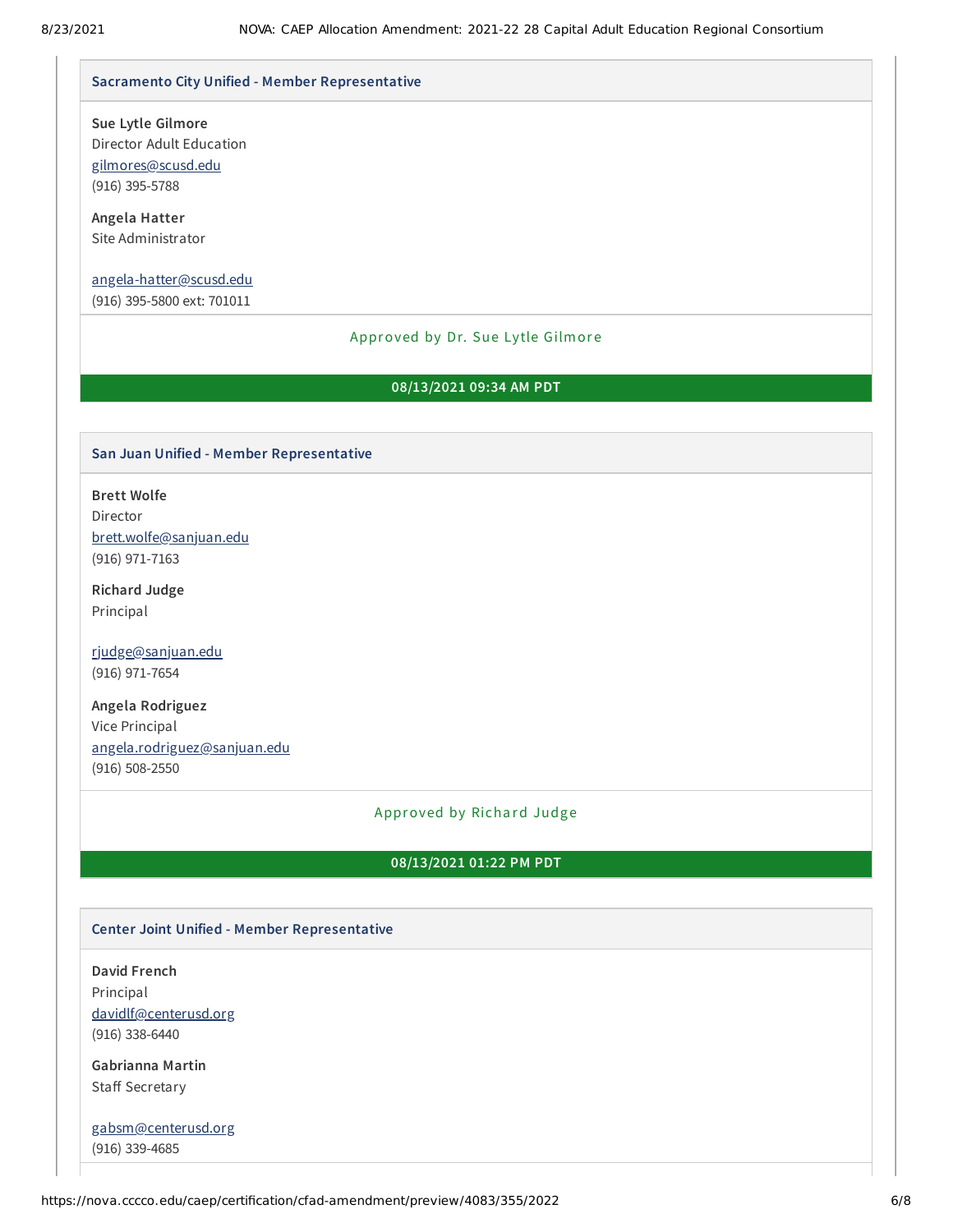### Approved by Gabrianna Martin

# **08/13/2021 08:12 AM PDT**

#### **Natomas Unified - Member Representative**

**David Rodriguez** Assistant Superintendent/Principal [davidrodriguez@natomasunified.org](mailto:davidrodriguez@natomasunified.org) (916) 926-8833

### Approved by Da vid Rodriguez

**08/13/2021 08:26 AM PDT**

#### **Twin Rivers Unified - Member Representative**

**Tanya Praest** Principal [tanya.praest@twinriversusd.org](mailto:tanya.praest@twinriversusd.org) (916) 566-2785 ext: 25141

#### Approved by Tanya Praest

# **08/13/2021 08:11 AM PDT**

#### **Davis Joint Unified - Member Representative**

**Grace Sauser** Principal [gsauser@djusd.net](mailto:gsauser@djusd.net) (530) 757-5380

# Approved by Grace Sauser

# **08/13/2021 08:34 AM PDT**

# **Washington Unified - Member Representative**

**Stephanie Groat** [sgroat@wusd.k12.ca.us](mailto:sgroat@wusd.k12.ca.us) (916) 375-7600 ext: 1048

**Jay Berns** Director of Special Programs [jberns@wusd.k12.ca.us](mailto:jberns@wusd.k12.ca.us)